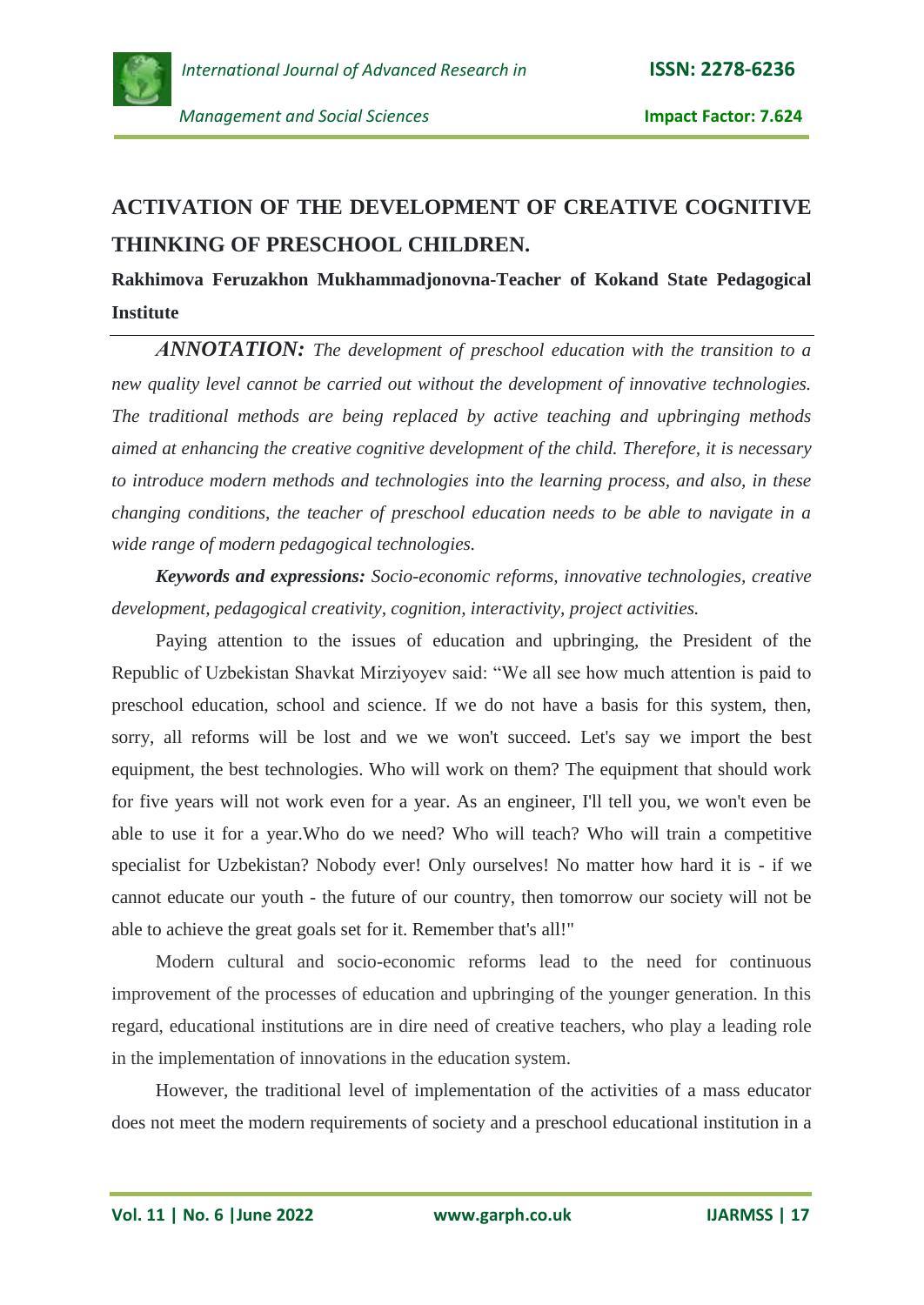

 *Management and Social Sciences* **Impact Factor: 7.624**

teacher-creator, which actualizes the problem of the formation of pedagogical creativity. Preschool education is the first link in the system of continuous education.

In the constantly changing conditions of the surrounding world, it is necessary to teach the child the ability to analyze the existing situation and make independent decisions. The current situation in preschool education in the Republic of Uzbekistan is characterized by an intensive search for ways to update its content, the creation of original methods and means of education and training, the use of new forms of organization of the pedagogical process.

The development of preschool education with the transition to a new qualitative level cannot be carried out without the development of innovative technologies. Traditional methods are being replaced by active methods of education and upbringing aimed at enhancing the cognitive development of the child. In these rapidly changing conditions, a preschool teacher needs to be able to navigate a wide range of modern pedagogical technologies.

All of the above made up the prerequisites for improving the professional skills of teachers in our preschool educational organization. The search for new forms and methods of pedagogical work that contribute to an increase in the level of professional competence has led to the fact that modern interactive, communicative and gaming technologies have become widely used in the practice of our preschool organization.

Practice shows that the introduction of new forms of methodological support for the educational process can improve the quality of education and the skills of teachers, who, in turn, widely use innovative educational technologies in their work.

There are many methods of teaching and raising children, it is necessary to choose more effective means based on modern methods and new integrated technologies. The introduction of the following educational technologies into practice is considered correct in a preschool organization:

- health-saving technologies;
- technologies for design and research activities;
- educational pedagogy and game technologies;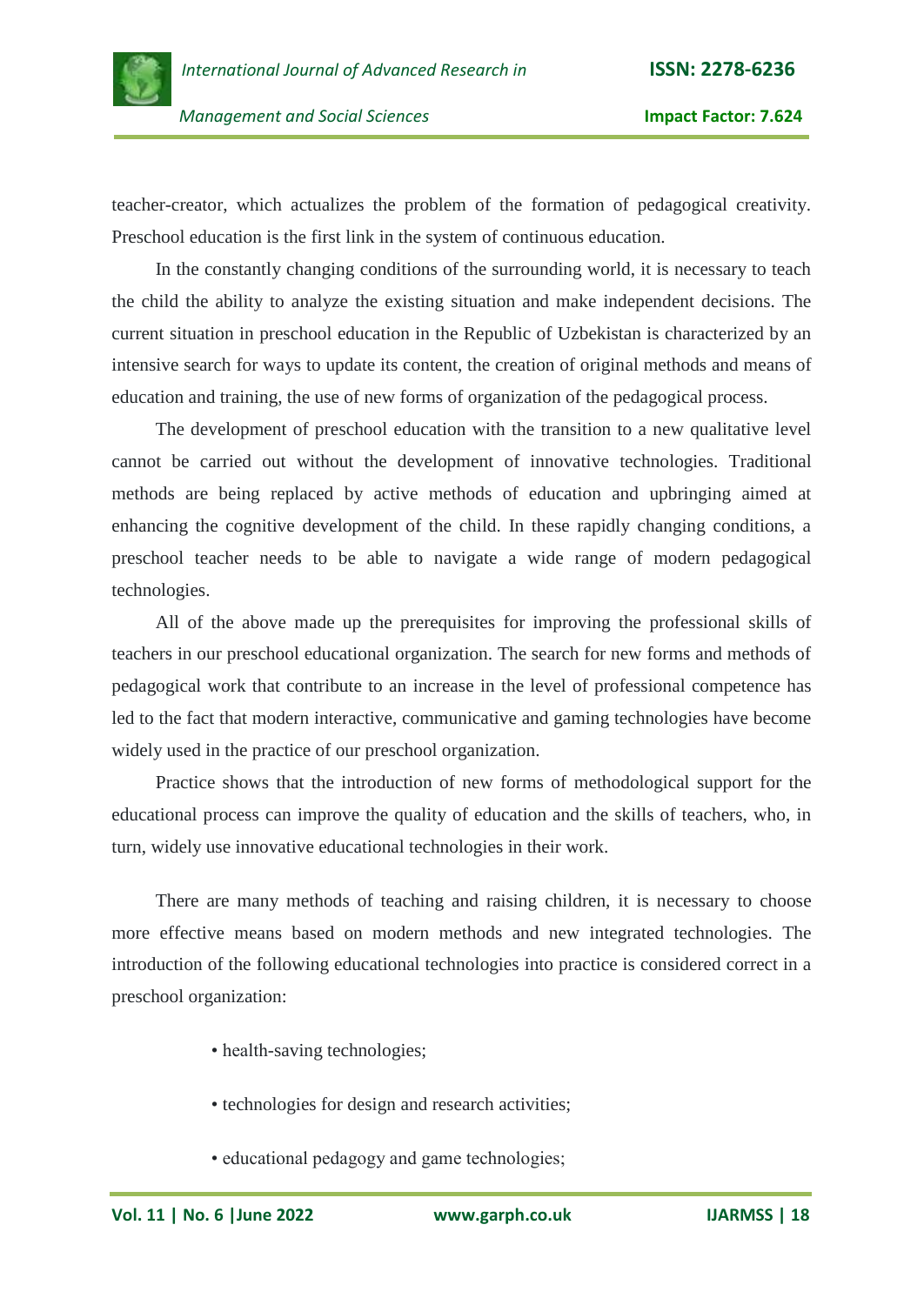*Management and Social Sciences* **Impact Factor: 7.624**

•critical thinking.

One of the promising methods is the project activity method. This method supports children's cognitive activity, which helps the child get a positive experience of implementing their own ideas, searching for new, non-standard actions based on the originality of thinking, supporting the child's initiative and shaping it into a culturally significant product. Any project is a product of cooperation between children, educators and parents. The project involves solving problems of a cognitive, creative nature, experimental activities and the development of communication skills.

In the practice of modern preschool organizations, various pedagogical learning technologies are being introduced. One of the methods by which it is possible to solve the tasks set in the standard is the technology for the development of critical thinking. This technique is a holistic system, it is not a criticism, but a perfect, complementary thinking that will teach children to collect information, analyze it, using the necessary information.

A preschooler should try to think critically, express and prove his opinion. This will give him the opportunity to broaden his horizons, think critically, think outside the box, show interest in the topic under discussion and allow him to improve his creative abilities. Along with this, individual, pair and group work with pupils has a beneficial effect on the expression of one's own opinion during the discussion, they teach to be able to listen and evaluate the opinions of others, to think before answering, to respect the opinion and rights of comrades, the team.

Modern teachers-educators of a preschool organization in organized educational activities use several innovative interactive methods-techniques.

Improving the quality of innovative activity in a preschool organization is directly dependent on the professional level of teaching staff.

The main features of the innovative activity of a teacher of a preschool organization are:

• Willingness of the teacher to improve their activities, innovative needs.

• The teacher must love children, his work, be a thinking person, capable of analyzing and creatively processing new knowledge.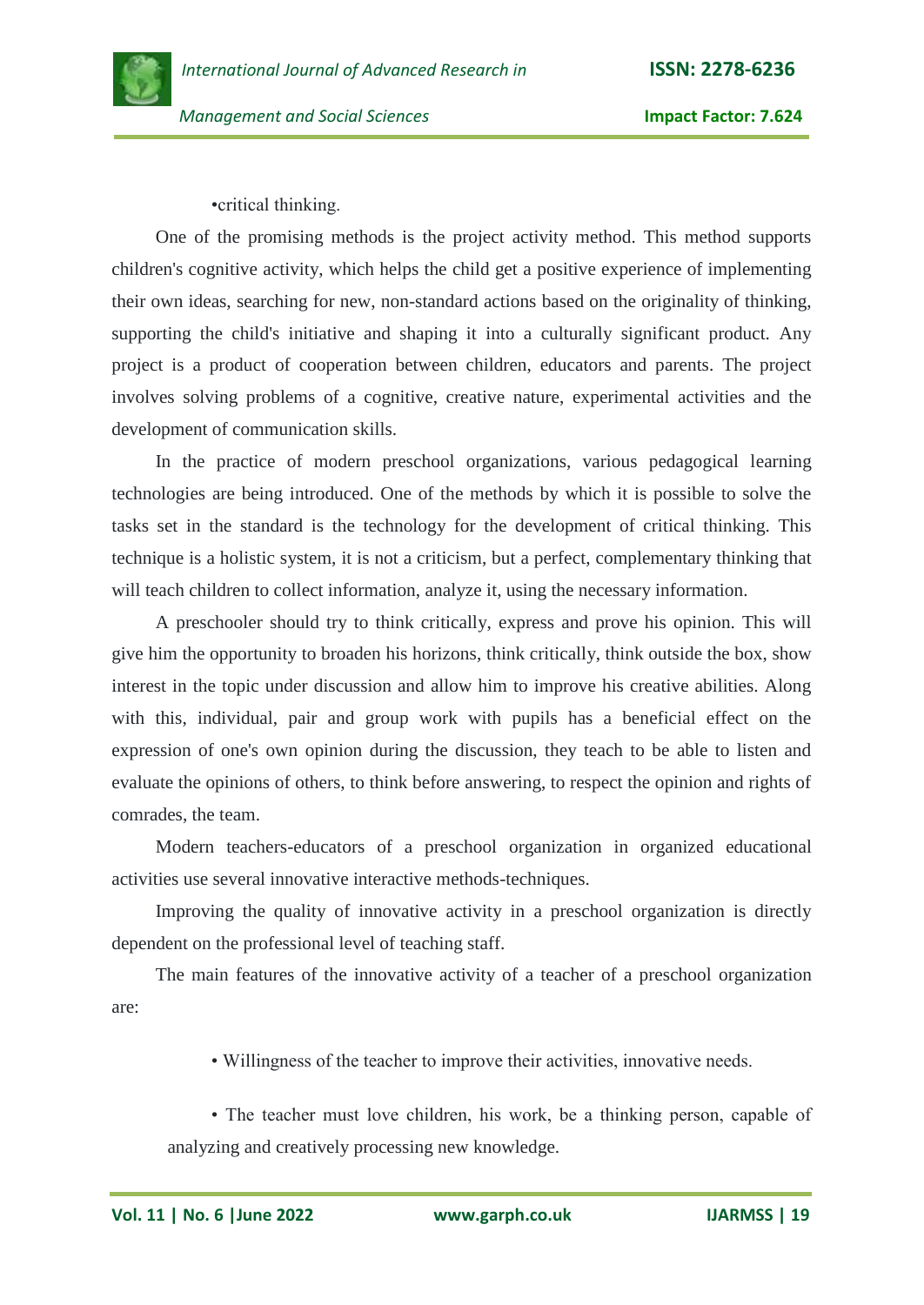

• Creativity to design, model and produce new concepts and ideas in practical forms.

• In order to motivate teachers for professional development and increase of professional competence, summing up and revealing the results of their pedagogical activity, dissemination and generalization of pedagogical experience through competitions, seminars, master classes, etc.

Continuous improvement of the pedagogical process requires preschool teachers to continuously search for new methods and means of education and training.

## **CONCLUSION**

Positive results in the upbringing of children are achieved with a skillful combination of different forms of cooperation, with the active involvement in this work of all members of the team of the preschool organization and members of the families of the pupils.

 a unified pedagogical position has been formed in relation to the child as a subject of his own development, a team of like-minded people has been created;

 a motivational readiness to test new forms, types and content of children's activities has been formed;

 Qualified pedagogical, stable personnel potential, passed certification of the kindergarten and courses on new technologies;

 study and selective introduction of innovations into the life of a preschool organization: new forms of work, alternative educational and methodological complexes, technologies, programs;

 innovative pedagogical technologies allowed teachers to achieve learning goals through the development of the personality of each preschooler, and further contribute to their successful learning at school;

• Innovative learning tools make it possible to rationally and effectively use study time: to increase the interest of children and the activity of a preschooler;

• a system of interaction with the family, school teachers, and other social institutions has been defined.